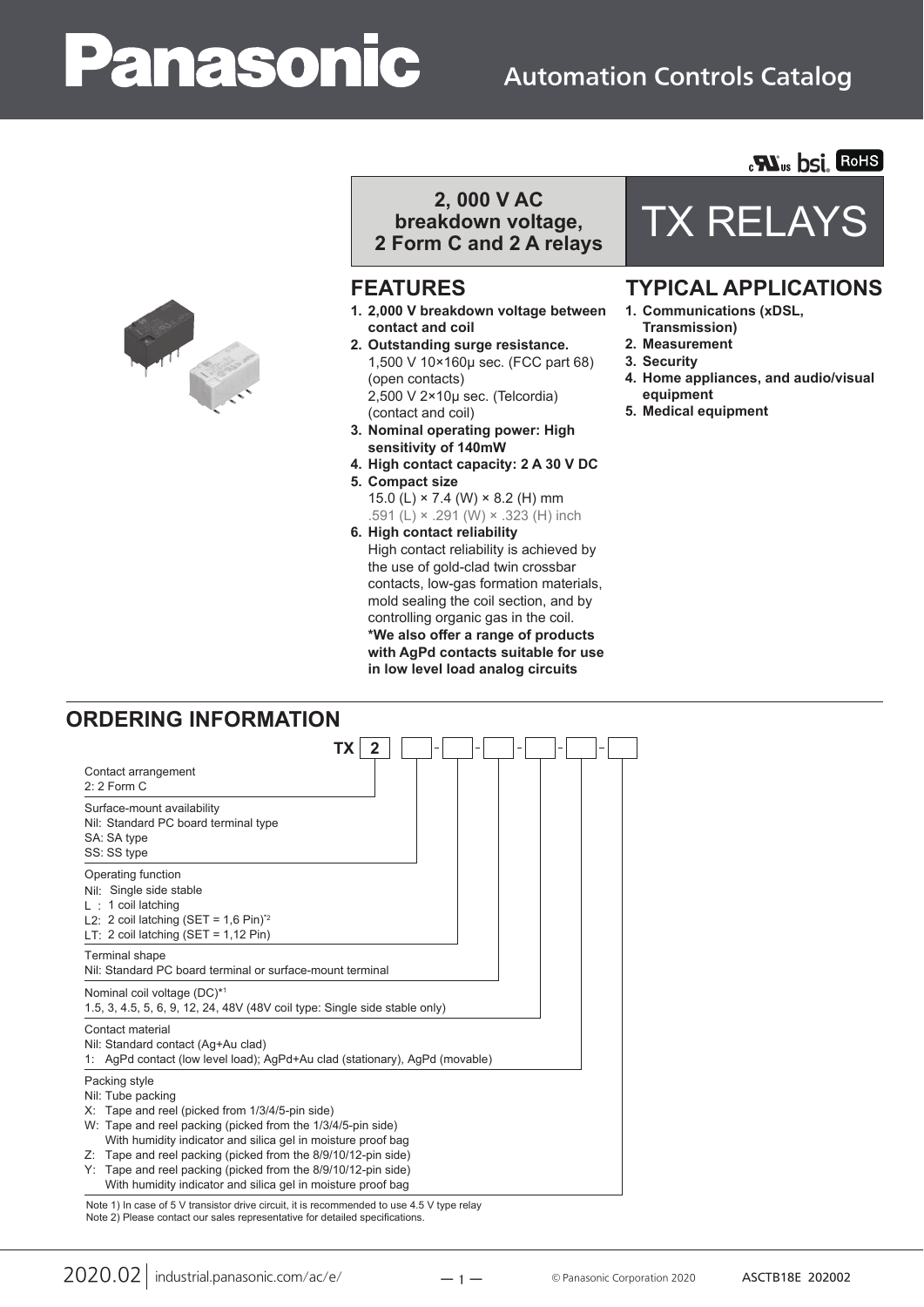#### **YPES**

#### 1. Standard PC board terminal

| Contact     | Nominal coil | Single side stable | 2 coil latching    |
|-------------|--------------|--------------------|--------------------|
| arrangement | voltage      | Part No.           | Part No.           |
|             | 3 V DC       | <b>TX2-3V</b>      | TX2-LT-3V          |
|             | 4.5 V DC     | <b>TX2-4.5V</b>    | <b>TX2-LT-4.5V</b> |
| 2 Form C    | 5 V DC       | <b>TX2-5V</b>      | TX2-LT-5V          |
|             | 6 V DC       | <b>TX2-6V</b>      | TX2-LT-6V          |
|             | 9 V DC       | <b>TX2-9V</b>      | TX2-LT-9V          |
|             | 12 V DC      | <b>TX2-12V</b>     | <b>TX2-LT-12V</b>  |
|             | 24 V DC      | <b>TX2-24V</b>     | <b>TX2-LT-24V</b>  |

Standard packing: Tube: 40 pcs.; Case: 1,000 pcs.

Note: Please add "-1" to the end of the part number for AgPd contacts (low level load).

#### 2. Surface-mount terminal

#### 1) Tube packing

| Contact                | Nominal coil | Single side stable | 2 coil latching      |
|------------------------|--------------|--------------------|----------------------|
| voltage<br>arrangement |              | Part No.           | Part No.             |
|                        | 3 V DC       | TX2SA-3V           | TX2SA-LT-3V          |
| 2 Form C               | 4.5 V DC     | <b>TX2SA-4.5V</b>  | <b>TX2SA-LT-4.5V</b> |
|                        | 5 V DC       | TX2SA-5V           | TX2SA-LT-5V          |
|                        | 6 V DC       | TX2SA-6V           | TX2SA-LT-6V          |
|                        | 9 V DC       | TX2SA-9V           | TX2SA-LT-9V          |
|                        | 12 V DC      | <b>TX2SA-12V</b>   | TX2SA-LT-12V         |
|                        | 24 V DC      | TX2SA-24V          | TX2SA-LT-24V         |

Standard packing: Tube: 40 pcs.; Case: 1,000 pcs.<br>Note: Please add "-1" to the end of the part number for AgPd contacts (low level load).

#### 2) Tape and reel packing

| Contact     | Nominal coil | Single side stable  | 2 coil latching        |
|-------------|--------------|---------------------|------------------------|
| arrangement | voltage      | Part No.            | Part No.               |
|             | 3 V DC       | TX2SA-3V-Z          | TX2SA-LT-3V-Z          |
|             | 4.5 V DC     | <b>TX2SA-4.5V-Z</b> | <b>TX2SA-LT-4.5V-Z</b> |
|             | 5 V DC       | TX2SA-5V-Z          | TX2SA-LT-5V-Z          |
| 2 Form C    | 6 V DC       | TX2SA-6V-Z          | TX2SA-LT-6V-Z          |
|             | 9 V DC       | TX2SA-9V-Z          | TX2SA-LT-9V-Z          |
|             | 12 V DC      | <b>TX2SA-12V-Z</b>  | <b>TX2SA-LT-12V-Z</b>  |
|             | 24 V DC      | <b>TX2SA-24V-Z</b>  | TX2SA-LT-24V-Z         |
|             |              |                     |                        |

Standard packing: Tape and reel: 500 pcs.; Case: 1,000 pcs.

otanuan passing and real of the same of the search of the search of the search of the search of the search of the search of the search of the search of the search of the search of the search of the search of the relay. "X

- 3. Please add "-1" to the end of the part number for AgPd contacts (low level load).
- 4. If you need 1 coil latching or 2 coil latching (L2) for both standard PC board terminal and surface-mount terminal, please contact our sales representative.

#### **RATING**

#### 1.Coil data

- Operating characteristics such as 'Operate voltage' and 'Release voltage' are influenced by mounting conditions, ambient
- temperature, etc.<br>Therefore, please use the relay within ± 5% of rated coil voltage.
- 'Initial' means the condition of products at the time of delivery.

#### 1) Single side stable

| Nominal coil<br>voltage | Pick-up voltage<br>(at $20^{\circ}$ C 68 $^{\circ}$ F) | Drop-out voltage<br>(at $20^{\circ}$ C 68 $^{\circ}$ F) | Nominal operating<br>current<br>$[\pm 10\%]$ (at 20°C 68°F) | Coil resistance<br>$[\pm 10\%]$ (at 20°C 68°F) | Nominal operating<br>power | Max. applied<br>voltage<br>(at $20^{\circ}$ C 68 $^{\circ}$ F) |
|-------------------------|--------------------------------------------------------|---------------------------------------------------------|-------------------------------------------------------------|------------------------------------------------|----------------------------|----------------------------------------------------------------|
| 3 V DC                  |                                                        |                                                         | 46.7 mA                                                     | $64.3 \Omega$                                  |                            |                                                                |
| 4.5 V DC                | 75%V or less of                                        | 10%V or more of<br>nominal voltage*<br>(Initial)        | 31 mA                                                       | 145 $\Omega$                                   |                            |                                                                |
| 5 V DC                  |                                                        |                                                         |                                                             | 28.1 mA                                        | $178\Omega$                |                                                                |
| 6 V DC                  | nominal voltage*                                       |                                                         |                                                             | 23.3 mA                                        | $257 \Omega$               | 140 mW                                                         |
| 9 V DC                  | (Initial)                                              |                                                         | 15.5 mA                                                     | 579 $\Omega$                                   |                            |                                                                |
| 12 V DC                 |                                                        |                                                         | $11.7 \text{ mA}$                                           | $1,028$ $\Omega$                               |                            |                                                                |
| 24 V DC                 |                                                        | 5.8 mA                                                  | $4.114 \Omega$                                              |                                                |                            |                                                                |

#### 2) 1 coil latching

| Nominal coil<br>voltage | Set voltage<br>(at $20^{\circ}$ C 68 $^{\circ}$ F) |                                                               | Nominal operating<br>current<br>Reset voltage<br>$[\pm 10\%]$ (at 20°C 68°F)<br>(at $20^{\circ}$ C 68 $^{\circ}$ F) |             | Coil resistance<br>[±10%] (at 20°C 68°F) |                  | Nominal operating<br>power |            | Max. applied<br>voltage<br>(at $20^{\circ}$ C 68 $^{\circ}$ F) |
|-------------------------|----------------------------------------------------|---------------------------------------------------------------|---------------------------------------------------------------------------------------------------------------------|-------------|------------------------------------------|------------------|----------------------------|------------|----------------------------------------------------------------|
|                         |                                                    |                                                               | Set coil                                                                                                            | Reset coil  | Set coil                                 | Reset coil       | Set coil                   | Reset coil |                                                                |
| 3 V DC                  |                                                    | 66.7 mA                                                       | 66.7 mA                                                                                                             | $45 \Omega$ | 45 $\Omega$                              |                  |                            |            |                                                                |
| 4.5 V DC                |                                                    | 75%V or less of<br>nominal voltage*<br>(Initial)<br>(Initial) | 44.5 mA                                                                                                             | 44.5 mA     | 101.2 $\Omega$                           | 101.2 $\Omega$   | 200 mW                     | 200 mW     | 150%V of<br>nominal voltage                                    |
| 5 V DC                  | 75%V or less of                                    |                                                               | 40 mA                                                                                                               | 40 mA       | $125 \Omega$                             | $125 \Omega$     |                            |            |                                                                |
| 6 V DC                  | nominal voltage*                                   |                                                               | 33.3 mA                                                                                                             | 33.3 mA     | 180 $\Omega$                             | $180 \Omega$     |                            |            |                                                                |
| 9 V DC                  |                                                    |                                                               | 22.2 mA                                                                                                             | 22.2 mA     | $405 \Omega$                             | $405 \Omega$     |                            |            |                                                                |
| 12 V DC                 |                                                    | 16.7 mA                                                       | 16.7 mA                                                                                                             | 720 Ω       | $720 \Omega$                             |                  |                            |            |                                                                |
| 24 V DC                 |                                                    |                                                               | 8.3 mA                                                                                                              | 8.3 mA      | $2,880$ $\Omega$                         | $2,880$ $\Omega$ |                            |            |                                                                |

\*Pulse drive (JIS C 5442-1986)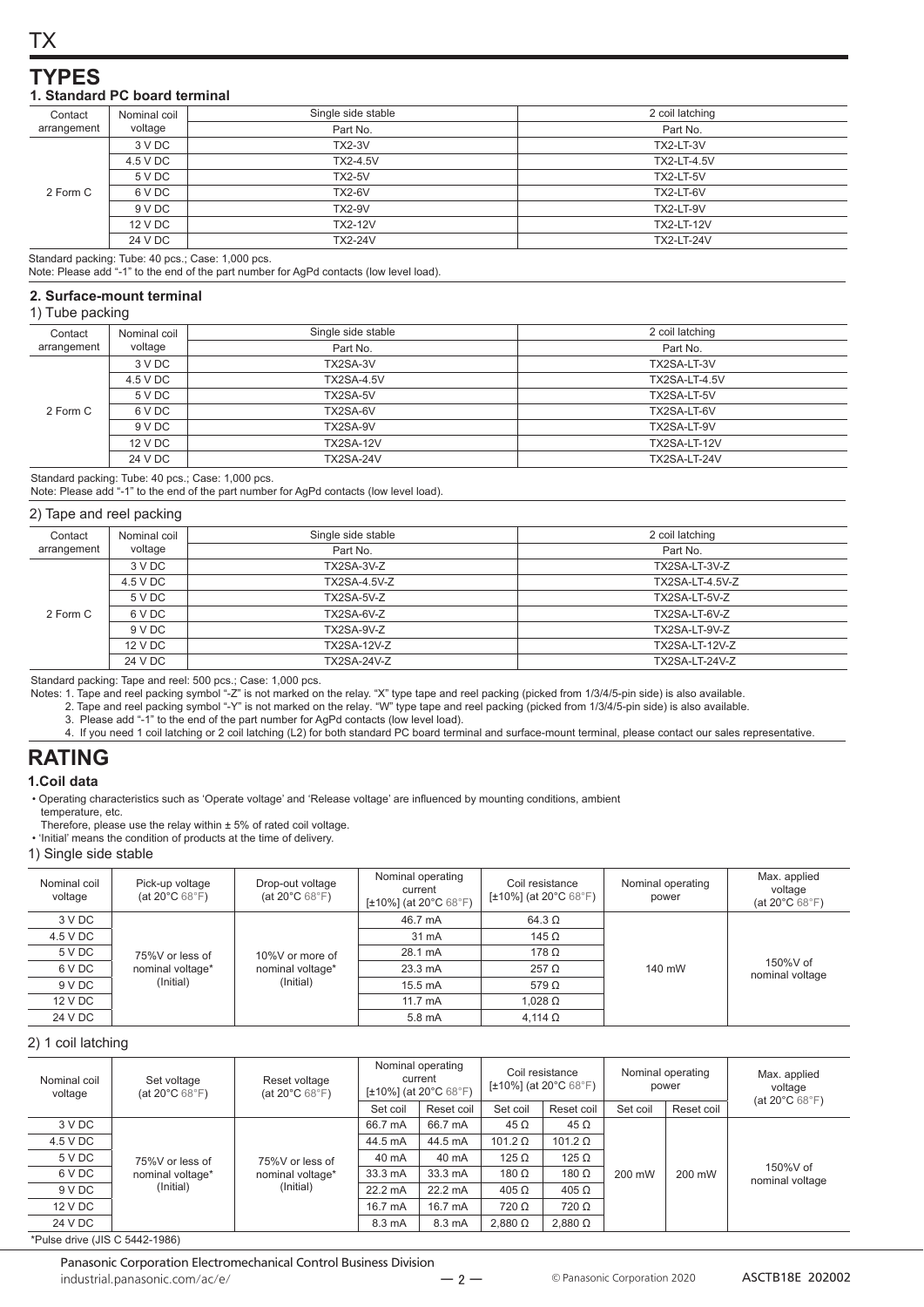|  |  |  |  | 2. Specifications |
|--|--|--|--|-------------------|
|--|--|--|--|-------------------|

| Characteristics               | Item                                                          |                                             | Specifications                                                                                                                                                                                                                                              |  |
|-------------------------------|---------------------------------------------------------------|---------------------------------------------|-------------------------------------------------------------------------------------------------------------------------------------------------------------------------------------------------------------------------------------------------------------|--|
|                               | Arrangement                                                   |                                             | 2 Form C                                                                                                                                                                                                                                                    |  |
| Contact                       | Initial contact resistance, max.                              |                                             | Max. 100 m $\Omega$ (By voltage drop 6 V DC 1A)                                                                                                                                                                                                             |  |
|                               | Contact material                                              |                                             | Standard contact: Ag+Au clad,<br>AgPd contact (low level load): AgPd+Au clad (stationary), AgPd (movable)                                                                                                                                                   |  |
|                               | Nominal switching capacity                                    |                                             | Standard contact: 2 A 30 V DC, AgPd contact: 1 A 30 V DC (resistive load)                                                                                                                                                                                   |  |
|                               | Max. switching power                                          |                                             | Standard contact: 60 W (DC), AgPd contact: 30 W (DC) (resistive load)                                                                                                                                                                                       |  |
|                               | Max. switching voltage                                        |                                             | <b>220V DC</b>                                                                                                                                                                                                                                              |  |
| Rating                        | Max. switching current                                        |                                             | Standard contact: 2 A, AgPd contact: 1 A                                                                                                                                                                                                                    |  |
|                               |                                                               | Min. switching capacity (Reference value)*1 | 10µA 10mV DC                                                                                                                                                                                                                                                |  |
|                               | Nominal operating                                             | Single side stable                          | 140 mW (3 to 24 V DC)                                                                                                                                                                                                                                       |  |
|                               | power                                                         | 2 coil latching                             | 200 mW (3 to 24 V DC)                                                                                                                                                                                                                                       |  |
|                               | Insulation resistance (Initial)                               |                                             | Min. $1,000\text{M}\Omega$ (at 500V DC) Measurement at same location as "Initial breakdown voltage" section.                                                                                                                                                |  |
|                               |                                                               | Between open contacts                       | 1,000 Vrms for 1min. (Detection current: 10mA)                                                                                                                                                                                                              |  |
|                               | Breakdown voltage<br>(Initial)                                | Between contact and coil                    | 2,000 Vrms for 1min. (Detection current: 10mA)                                                                                                                                                                                                              |  |
|                               |                                                               | Between contact sets                        | 1,000 Vrms for 1min. (Detection current: 10mA)                                                                                                                                                                                                              |  |
|                               | Surge breakdown<br>voltage (Initial)                          | Between open contacts                       | 1,500 V (10×160µs) (FCC Part 68)                                                                                                                                                                                                                            |  |
| Electrical<br>characteristics |                                                               | Between contacts and coil                   | 2,500 V (2×10µs) (Telcordia)                                                                                                                                                                                                                                |  |
|                               | Temperature rise (at $20^{\circ}$ C 68 $^{\circ}$ F)          |                                             | Max. 50°C<br>(By resistive method, nominal coil voltage applied to the coil; contact carrying current: 2A.)                                                                                                                                                 |  |
|                               | Operate time [Set time] (at 20°C 68°F)                        |                                             | Max. 4 ms [Max. 4 ms] (Nominal coil voltage applied to the coil, excluding contact bounce time.)                                                                                                                                                            |  |
|                               | Release time [Reset time] (at 20°C 68°F)                      |                                             | Max. 4 ms [Max. 4 ms] (Nominal coil voltage applied to the coil, excluding contact bounce time.)<br>(without diode)                                                                                                                                         |  |
|                               |                                                               | Functional                                  | Min. 750 m/s <sup>2</sup> (Half-wave pulse of sine wave: 6 ms; detection time: 10µs.)                                                                                                                                                                       |  |
| Mechanical                    | Shock resistance                                              | Destructive                                 | Min. 1,000 m/s <sup>2</sup> (Half-wave pulse of sine wave: 6 ms.)                                                                                                                                                                                           |  |
| characteristics               |                                                               | Functional                                  | 10 to 55 Hz at double amplitude of 3.3 mm (Detection time: 10us.)                                                                                                                                                                                           |  |
|                               | Vibration resistance                                          | Destructive                                 | 10 to 55 Hz at double amplitude of 5 mm                                                                                                                                                                                                                     |  |
|                               | Mechanical                                                    |                                             | Min. $108$ (at 180 cpm)                                                                                                                                                                                                                                     |  |
| <b>Expected life</b>          | Electrical (Standard contact)                                 |                                             | Min. $10^5$ (2 A 30 V DC resistive), $5 \times 10^5$ (1 A 30 V DC resistive) (at 20 cpm)                                                                                                                                                                    |  |
| Conditions                    | Conditions for operation, transport and storage <sup>*2</sup> |                                             | Ambient temperature: $-40^{\circ}$ C to +85°C (up to 24 V coil) $-40^{\circ}$ F to +185°F (up to 24 V coil)<br><b>[-40°C to +70°C (48 V coil)</b> -40°F to +158°F (48 V coil)];<br>Humidity: 5 to 85% R.H. (Not freezing and condensing at low temperature) |  |
|                               | Max. operating speed (at rated load)                          |                                             | 20 cpm                                                                                                                                                                                                                                                      |  |
| Unit weight                   |                                                               |                                             | Approx. 2 g .071 oz                                                                                                                                                                                                                                         |  |
|                               |                                                               |                                             | Notes: *1 This value can change due to the switching frequency environmental conditions and desired reliability level therefore it is recommended to check this with the                                                                                    |  |

actual load. (AgPd contact type is available for low level load switching [10V DC, 10mA max. level]). \*2 Refer to "AMBIENT ENVIRONMENT" in GENERAL APPLICATION GUIDELINES

#### **REFERENCE DATA**

1. Maximum switching capacity



4. Electrical life (2A 30V DC resistive load) Tested sample: TX2-5V, 6 pcs.

Operating speed: 20 cpm





2. Life curve

 $\overline{1}00$  $90$  $\frac{a}{b}$ 80 Contact resistance, 70 60 50 40  $30$ 

Change of contact resistance

 $\overline{2}$ 3  $\overline{4}$ 5 6

 $\overline{2}$ 

 $10$ 

 $\overline{0}$ 





5. Coil temperature rise Tested sample: TX2-5V, 6 pcs. Point measured: Inside the coil Ambient temperature: 25°C 77°F, 85°C 185°F



Panasonic Corporation Electromechanical Control Business Division industrial.panasonic.com/ac/e/

Иaх

Min

 $\overline{10}$ 

8 9

 $\overline{7}$ No. of operations, ×104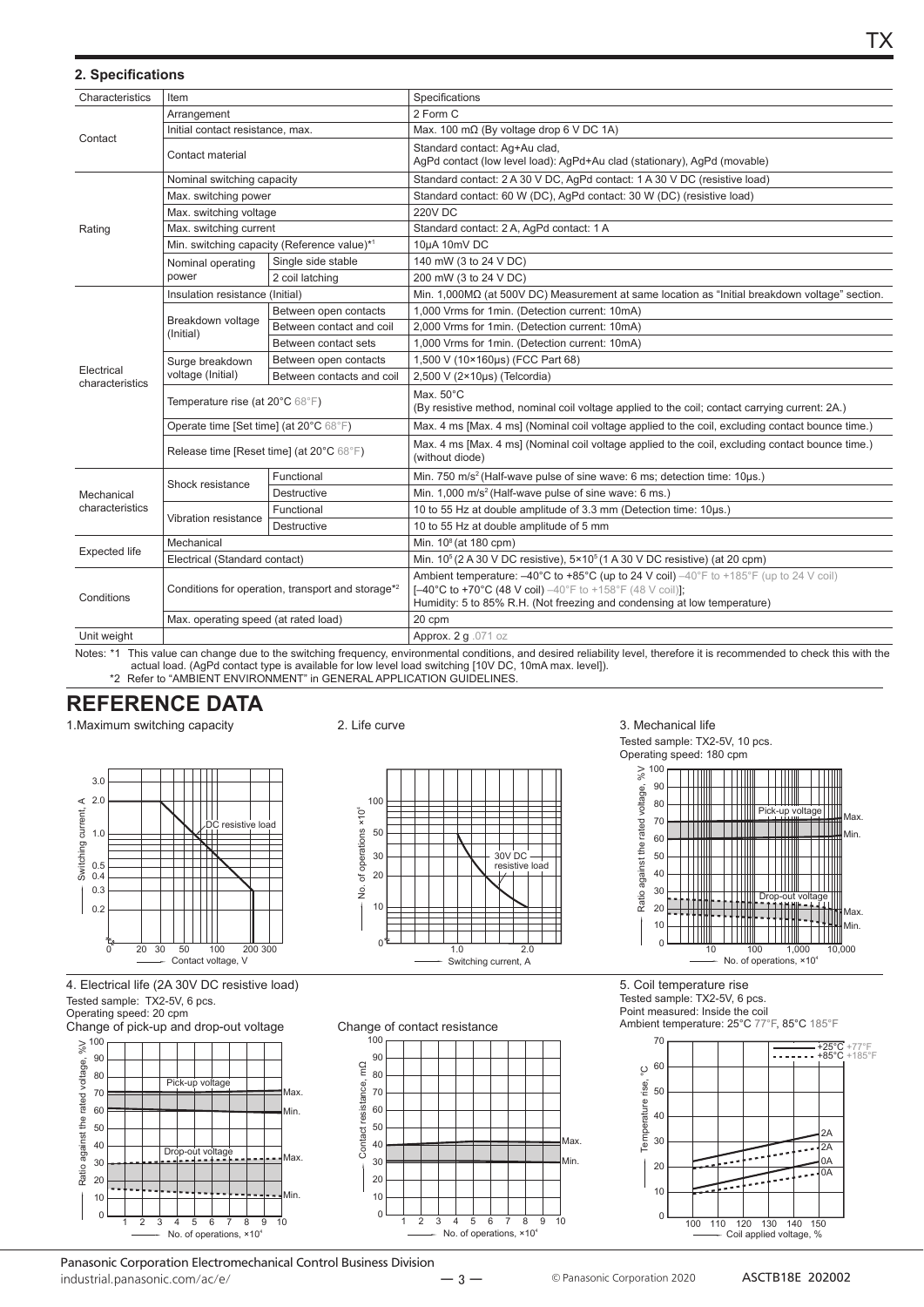

6-(1). Operate and release time (with diode) Tested sample: TX2-5V, 10 pcs.



8-(1). High frequency characteristics (Isolation)





6-(2). Operate and release time (without diode) Tested sample: TX2-5V, 10 pcs.



8-(2). High frequency characteristics (Insertion loss)



7. Ambient temperature characteristics Tested sample: TX2-5V, 5 pcs.



9. Malfunctional shock (single side stable) Tested sample: TX2-5V, 6 pcs.



#### 10-(1). Influence of adjacent mounting Tested sample: TX2-12V, 6 pcs.



11. Pulse dialing test Tested sample: TX2-5V, 6 pcs (35 mA 48 V DC wire spring relay load)

> $458 \Omega$ 0.08 ȝ) 0.08 μF

> > 458 O

Wire spring relay

48V DC

+

–

10-(2). Influence of adjacent mounting Tested sample: TX2-12V, 6 pcs.



Change of pick-up and drop-out voltage

100  $\mathcal{N}^{\mathcal{G}}$ Ratio against the rated voltage, %V 90 voltage, 80 Pick-up voltage 70 against the rated 60 50 40 voltad 30 Ratio 20  $\frac{1}{2}$ . . . . . . 10  $\overline{0}$  $40$ 10 20 30 50 No. of operation,  $×10<sup>4</sup>$ 

Change of contact resistance



Note: Data of surface-mount type are the same as those of PC board terminal type.

4 <sup>3</sup> TX

Panasonic Corporation Electromechanical Control Business Division industrial.panasonic.com/ac/e/



- 4 — © Panasonic Corporation 2020 **ASCTB18E 202002** 

Max. Min.

Max. Min.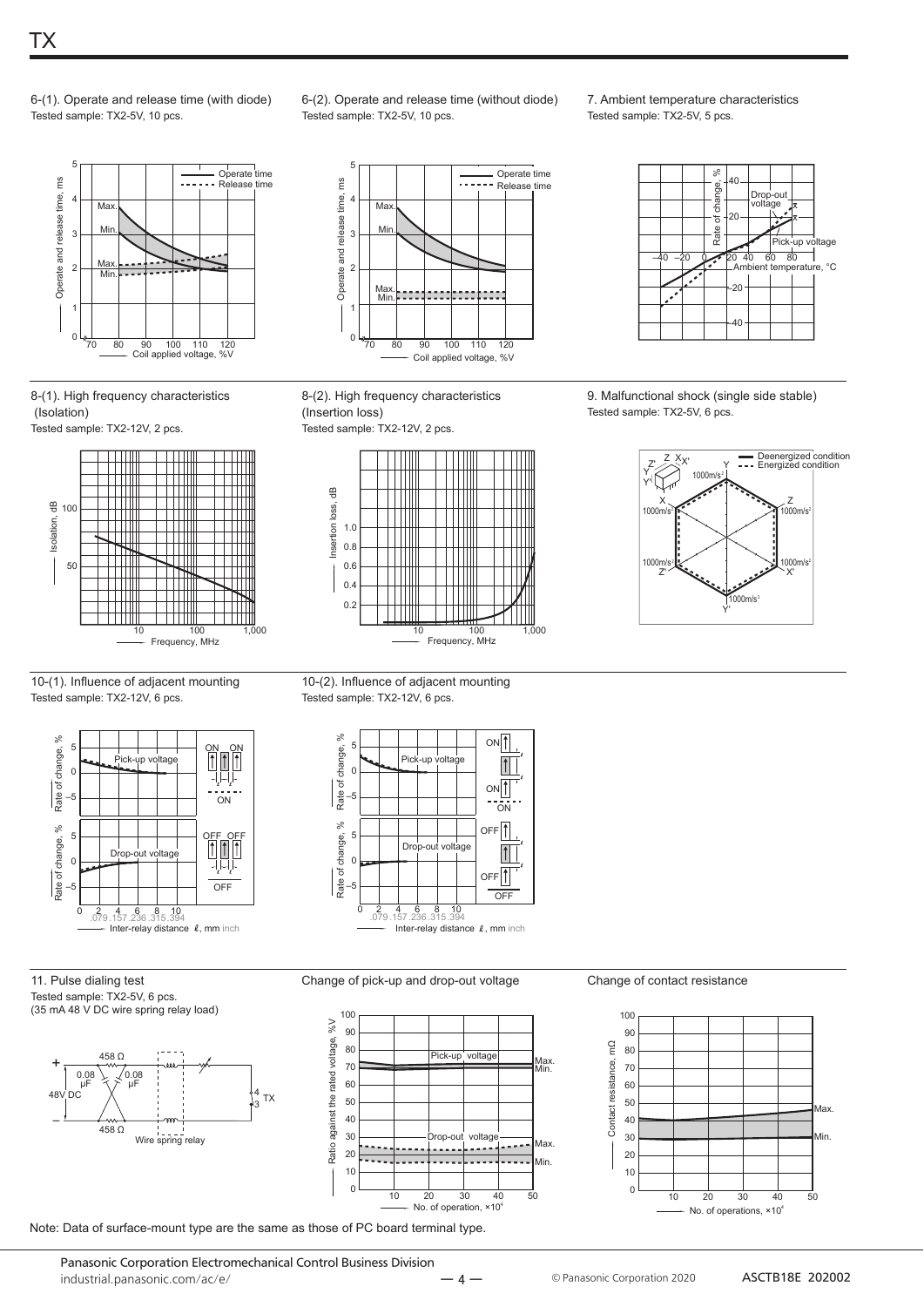#### **DIMENSIONS** (mm inch)

The CAD data of the products with a **CAD Data** mark can be downloaded from https://industrial.panasonic.com/ac/e/

TX

#### **1. Standard PC board terminal**



Note: If you need PC board pattern or schematic, please contact our sales representative.

#### **2. Surface-mount terminal**

#### **CAD Data**



|                              |                                                                                                                                                                            | External dimensions (General tolerance: ±0.3 ±.012)                                                                                                                         | Suggested mounting pad (Top view) (Tolerance: $\pm 0.1 \pm .004$ ) |                                                   |  |
|------------------------------|----------------------------------------------------------------------------------------------------------------------------------------------------------------------------|-----------------------------------------------------------------------------------------------------------------------------------------------------------------------------|--------------------------------------------------------------------|---------------------------------------------------|--|
| Type                         | Single side stable type                                                                                                                                                    | 2 coil latching type                                                                                                                                                        | Single side stable type                                            | 2 coil latching type                              |  |
| SA type                      | 15<br>$-291 -$<br>$8.2$ 323<br>331<br>$-10.25$<br>$0.65$<br>.026<br>$\frac{5.08}{200}$<br>$0.5 - 0.20$<br>5.08<br>$\frac{9.4 \pm 0.5}{370 \pm .020}$<br>$\frac{2.54}{100}$ | 15<br>$-291 -$<br>$8.2$ 323<br>331<br>$-m+0.25$<br>$0.65$<br>.026<br>$\frac{5.08}{200}$<br>$0.5 - 0.20$<br>5.08<br>$\frac{9.4 \pm 0.5}{370 \pm .020}$<br>$\frac{2.54}{100}$ | 2.54<br>$3.16$ .039<br>-⊞⊞-<br>$7.24$<br>.285                      | 5.08<br>2.54<br>100<br>$3.16.039$ <sup>-124</sup> |  |
| Schematic (Top view)         |                                                                                                                                                                            |                                                                                                                                                                             |                                                                    |                                                   |  |
| Single side stable           | 2 coil latching                                                                                                                                                            | 2 coil latching                                                                                                                                                             |                                                                    |                                                   |  |
| 12<br>$\overline{a}$<br>′∔ ¦ | 10 9 8<br>1098<br>$\circ$<br>$\circ$ $-$                                                                                                                                   | $\frac{12}{5}$                                                                                                                                                              |                                                                    |                                                   |  |



1 3 4 5

ion indication + + 1 3 4 5 6

#### (Deenergized condition)

(Reset condition)



Note: If you need PC board pattern or schematic, please contact our sales representative.

 $-5-$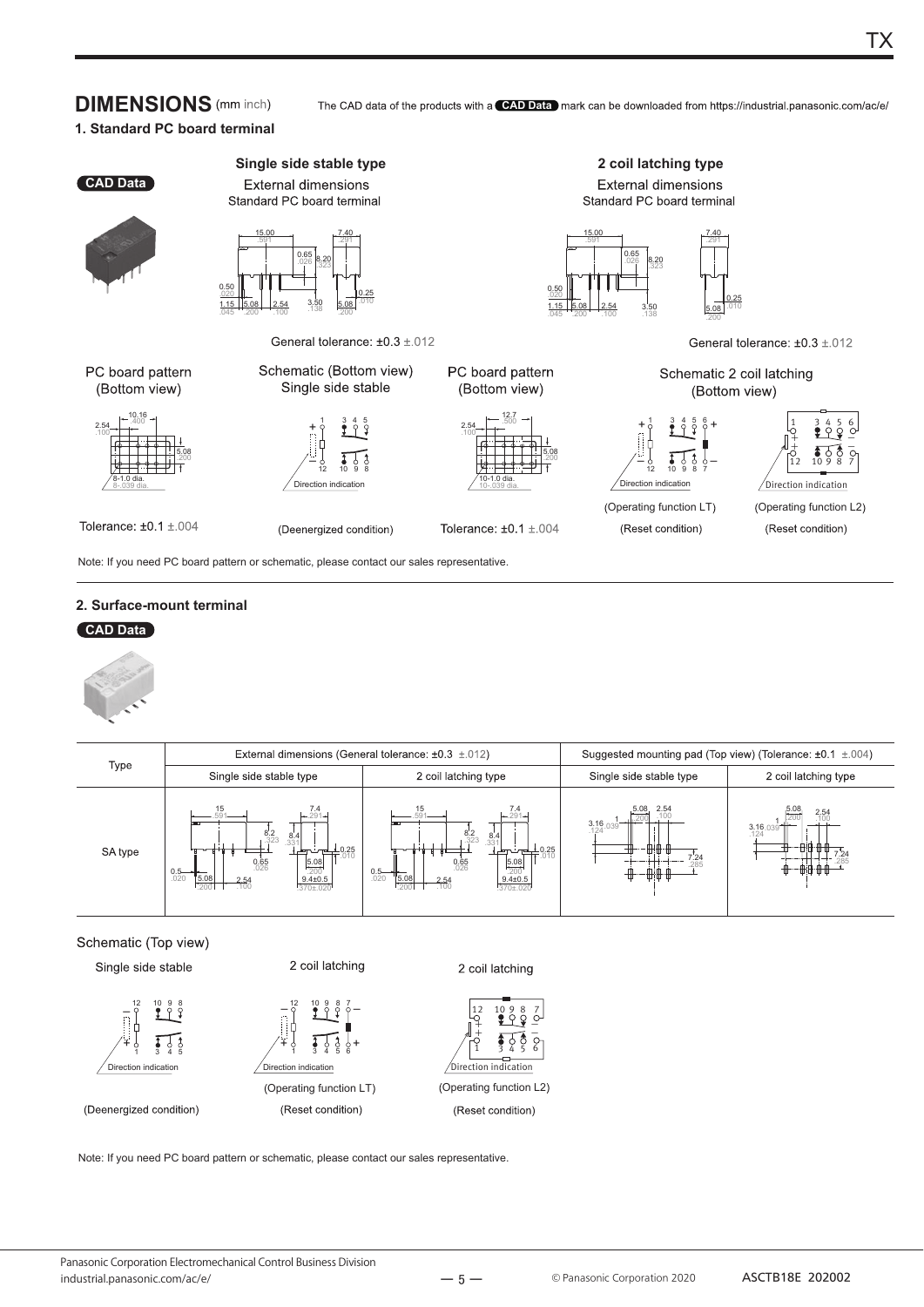### **NOTES**

#### **1. Packing style**

1) The relay is packed in a tube with the relay orientation mark on the left side, as shown in the figure below.

**Orientation (indicates PIN No.1) stripe**



2) Tape and reel packing

(Surface-mount terminal type)

(1) Tape dimensions

mm inch



(2) Dimensions of plastic reel



#### **2. Automatic insertion**

To maintain the internal function of the relay, the chucking pressure should not exceed the values below. Chucking pressure in the direction A:  $4.9$  N  $\{500$ gf} or less Chucking pressure in the direction B:  $9.8$  N  $\{1 \text{ kgf}\}$  or less Chucking pressure in the direction C:  $9.8$  N  $\{1$  kgf $\}$  or less



Please chuck the  $\Box$  portion. Avoid chucking the center of the relay. In addition, excessive chucking pressure to the pinpoint of the relay should be avoided.

#### **Ambient Environment**

**Usage, Transport, and Storage Conditions** During usage, storage, or transportation, avoid locations subjected to direct sunlight and maintain normal temperature, humidity and pressure conditions.

#### **Temperature/Humidity**

When transporting or storing relays while they are tube packaged, there are cases the temperature may differ from the allowable range. In this case be sure to check the individual specifications.

Also allowable humidity level is influenced by temperature, please check charts shown below and use relays within mentioned conditions. (Allowable temperature values)



Please refer to "the latest product specifications" when designing your product.

• Requests to customers:

https://industrial.panasonic.com/ac/e/salespolicies/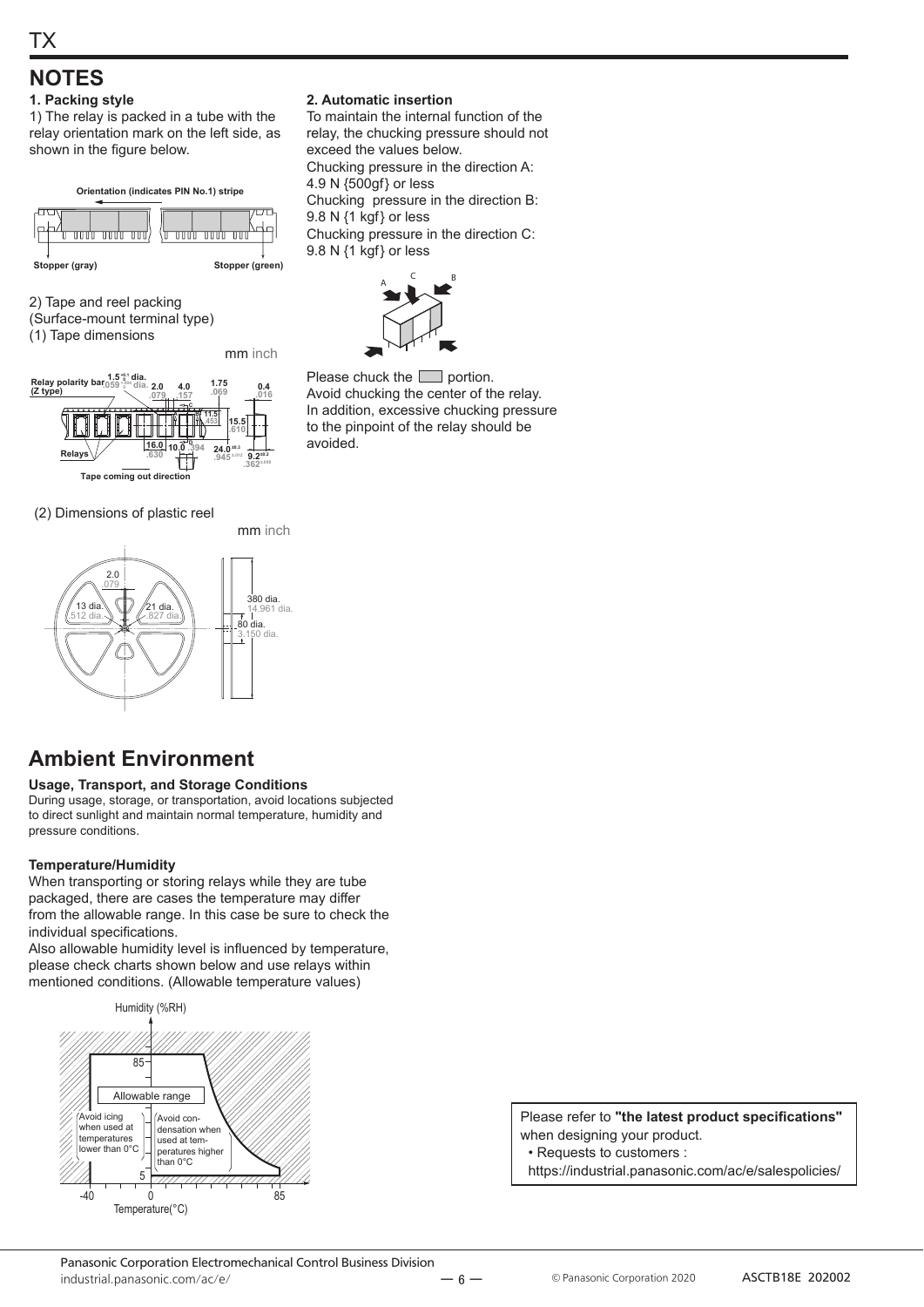**For cautions for use, please read "GUIDELINES FOR RELAY USAGE". https://industrial.panasonic.com/ac/e/control/relay/cautions\_use/index.jsp**

#### **Precautions for Coil Input**

#### **Long term current carrying**

A circuit that will be carrying a current continuously for long periods without relay switching operation. (circuits for emergency lamps, alarm devices and error inspection that, for example, revert only during malfunction and output warnings with form B contacts) Continuous, long-term current to the coil will facilitate deterioration of coil insulation and characteristics due to heating of the coil itself.

For circuits such as these, please use a magnetic-hold type latching relay. If you need to use a single stable relay, use a sealed type relay that is not easily affected by ambient conditions and make a failsafe circuit design that considers the possibility of contact failure or disconnection.

#### ■ DC Coil operating power

Steady state DC current should be applied to the coil. The wave form should be rectangular. If it includes ripple, the ripple factor should be less than 5%.

However, please check with the actual circuit since the electrical characteristics may vary. The rated coil voltage should be applied to the coil and the set/reset pulse time of latching type relay differs for each relays, please refer to the relay's individual specifications.

#### **Coil connection**

When connecting coils of polarized relays, please check coil polarity (+,-) at the internal connection diagram (Schematic). If any wrong connection is made, it may cause unexpected malfunction, like abnormal heat, fire and so on, and circuit do not work. Avoid impressing voltages to the set coil and reset coil at the same time.

#### **Maximum allowable voltage and temperature rise**

Proper usage requires that the rated coil voltage be impressed on the coil. Note, however, that if a voltage greater than or equal to the maximum continuous voltage is impressed on the coil, the coil may burn or its layers short due to the temperature rise. Furthermore, do not exceed the usable ambient temperature range listed in the catalog.

#### **Maximum allowable voltage for coil**

In addition to being a requirement for relay operation stability, the maximum continuous impressed coil voltage is an important constraint for the prevention of such problems as thermal deterioration or deformity of the insulation material, or the occurrence of fire hazards.

#### **Temperature rise due to pulse voltage**

When a pulse voltage with ON time of less than 2 minutes is used, the coil temperature rise bares no relationship to the ON time. This varies with the ratio of ON time to OFF time, and compared with continuous current passage, it is rather small. The various relays are essentially the same in this respect.

| Current passage time    | (%)                            |
|-------------------------|--------------------------------|
| For continuousu passage | Tempereture rise value is 100% |
| $ON:OFF = 3:1$          | About 80%                      |
| $ON:OFF = 1:1$          | About 50%                      |
| $ON:OFF = 1:3$          | About 35%                      |



#### **Operate voltage change due to coil temperature rise (Hot start)**

In DC relays, after continuous passage of current in the coil, if the current is turned OFF, then immediately turned ON again, due to the temperature rise in the coil, the pick-up voltage will become somewhat higher. Also, it will be the same as using it in a higher temperature atmosphere. The resistance/temperature relationship for copper wire is about 0.4% for 1°C, and with this ratio the coil resistance increases. That is, in order to operate of the relay, it is necessary that the voltage be higher than the pick-up voltage and the pick-up voltage rises in accordance with the increase in the resistance value. However, for some polarized relays, this rate of change is considerably smaller.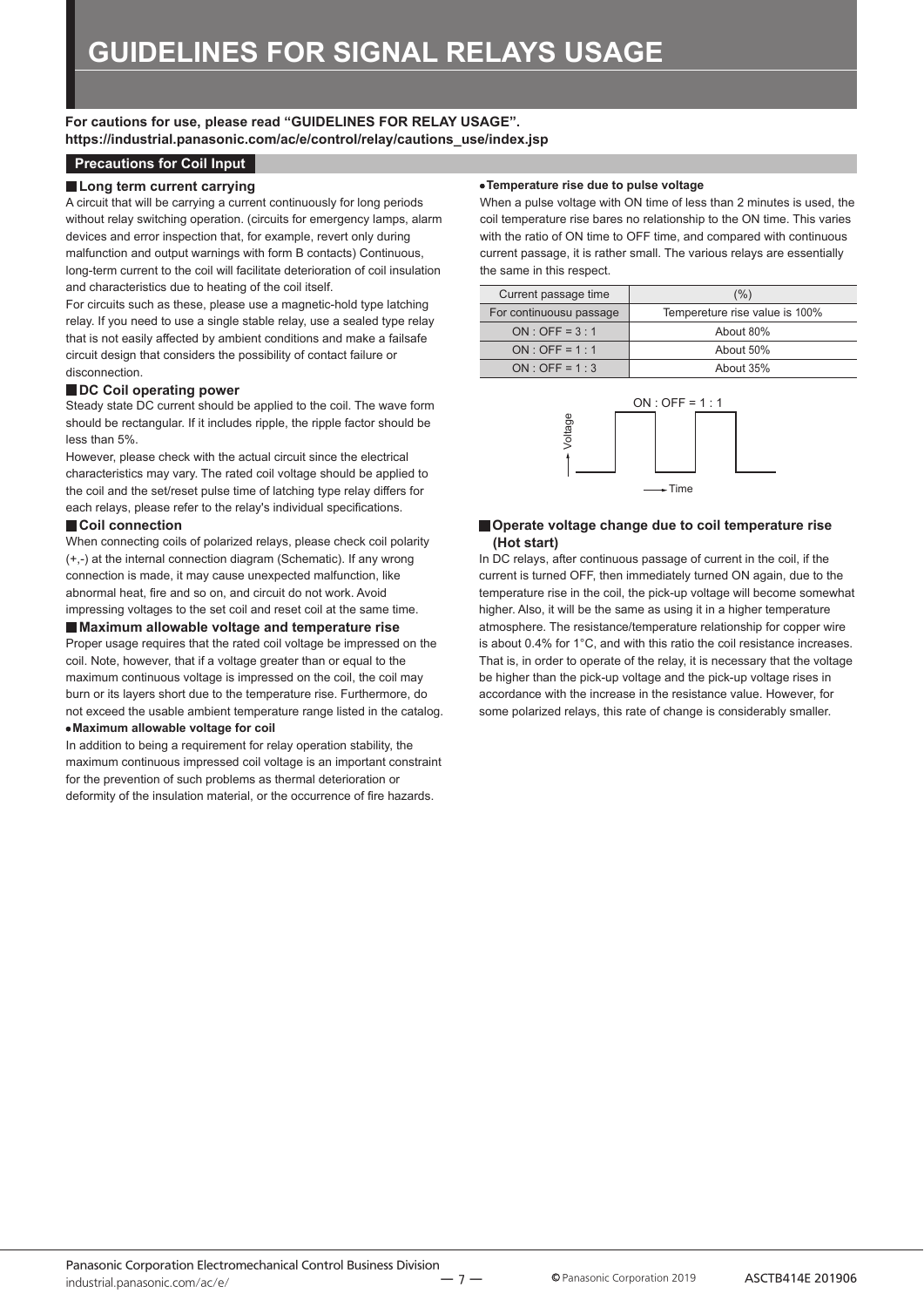#### **Ambient Environment**

#### **Dew condensation**

Condensation occurs when the ambient temperature drops suddenly from a high temperature and humidity, or the relay and microwave device is suddenly transferred from a low ambient temperature to a high temperature and humidity. Condensation causes the failures like insulation deterioration, wire disconnection and rust etc.

Panasonic Corporation does not guarantee the failures caused by condensation.

The heat conduction by the equipment may accelerate the cooling of device itself, and the condensation may occur.

Please conduct product evaluations in the worst condition of the actual usage. (Special attention should be paid when high temperature heating parts are close to the device. Also please consider the condensation may occur inside of the device.)

#### **Icing**

Condensation or other moisture may freeze on relays when the temperature become lower than 0°C. This icing causes the sticking of movable portion, the operation delay and the contact conduction failure etc. Panasonic Corporation does not guarantee the failures caused by the icing.

The heat conduction by the equipment may accelerate the cooling of relay itself and the icing may occur. Please conduct product evaluations in the worst condition of the actual usage.

#### **Low temperature and low humidity**

The plastic becomes brittle if the switch is exposed to a low temperature, low humidity environment for long periods of time.

#### **High temperature and high humidity**

Storage for extended periods of time (including transportation periods) at high temperature or high humidity levels or in atmospheres with organic gases or sulfide gases may cause a sulfide film or oxide film to form on the surfaces of the contacts and/or it may interfere with the functions. Check out the atmosphere in which the units are to be stored and transported.

#### **Package**

In terms of the packing format used, make every effort to keep the effects of moisture, organic gases and sulfide gases to the absolute minimum.

#### **Storage requirements**

Since the SMD type is sensitive to humidity it is packaged with tightly sealed anti-humidity packaging. However, when storing, please be careful of the following.

1) Please use promptly once the anti-humidity pack is opened. (Signal relay: within 72 hours, Max. 30°C/70% RH). If left with the pack open, the relay will absorb moisture which will cause thermal stress when reflow mounting and thus cause the case to expand. As a result, the seal may break.

#### **Others**

#### **Cleaning**

- 1) Although the environmentally sealed type relay (plastic sealed type, etc.) can be cleaned, avoid immersing the relay into cold liquid (such as cleaning solvent) immediately after soldering. Doing so may deteriorate the sealing performance.
- 2) Surface mount terminal type relay is sealed type and it can be cleaned by immersion. Use pure water or alcohol-based cleaning solvent.

2) If relays will not be used within 72 hours, please store relays in a humidity controlled desiccator or in an anti-humidity bag to which silica gel has been added.

\* If the relay is to be soldered after it has been exposed to excessive humidity atmosphere, cracks and leaks can occur. Be sure to mount the relay under the required mounting conditions

3) The following cautionary label is affixed to the anti-humidity pack.

#### Caution

This vacuum-sealed bag contains

#### **Moisture Sensitive Products**

After this bag is opened, the product must be used

#### within 72 hours

If product is not used within 72 hours, baking is necessary. For baking conditions please contact us.

#### **Silicon**

When a source of silicone substances (silicone rubber, silicone oil, silicone coating materials and silicone filling materials etc.) is used around the relay, the silicone gas (low molecular siloxane etc.) may be produced.

This silicone gas may penetrate into the inside of the relay. When the relay is kept and used in this condition, silicone compound may adhere to the relay contacts which may cause the contact failure. Do not use any sources of silicone gas around the relay (Including plastic seal types).

#### **NOx Generation**

When relay is used in an atmosphere high in humidity to switch a load which easily produces an arc, the NOx created by the arc and the water absorbed from outside the relay combine to produce nitric acid. This corrodes the internal metal parts and adversely affects operation. Avoid use at an ambient humidity of 85% RH or higher (at 20°C). If use at high humidity is unavoidable, please contact our sales representative.

3) Cleaning with the boiling method is recommended (The temperature of cleaning liquid should be 40°C or lower).

Avoid ultrasonic cleaning on relays. Use of ultrasonic cleaning may cause breaks in the coil or slight sticking of the contacts due to the ultrasonic energy.

> Please refer to "the latest product specifications" when designing your product.

•Requests to customers:

https://industrial.panasonic.com/ac/e/salespolicies/